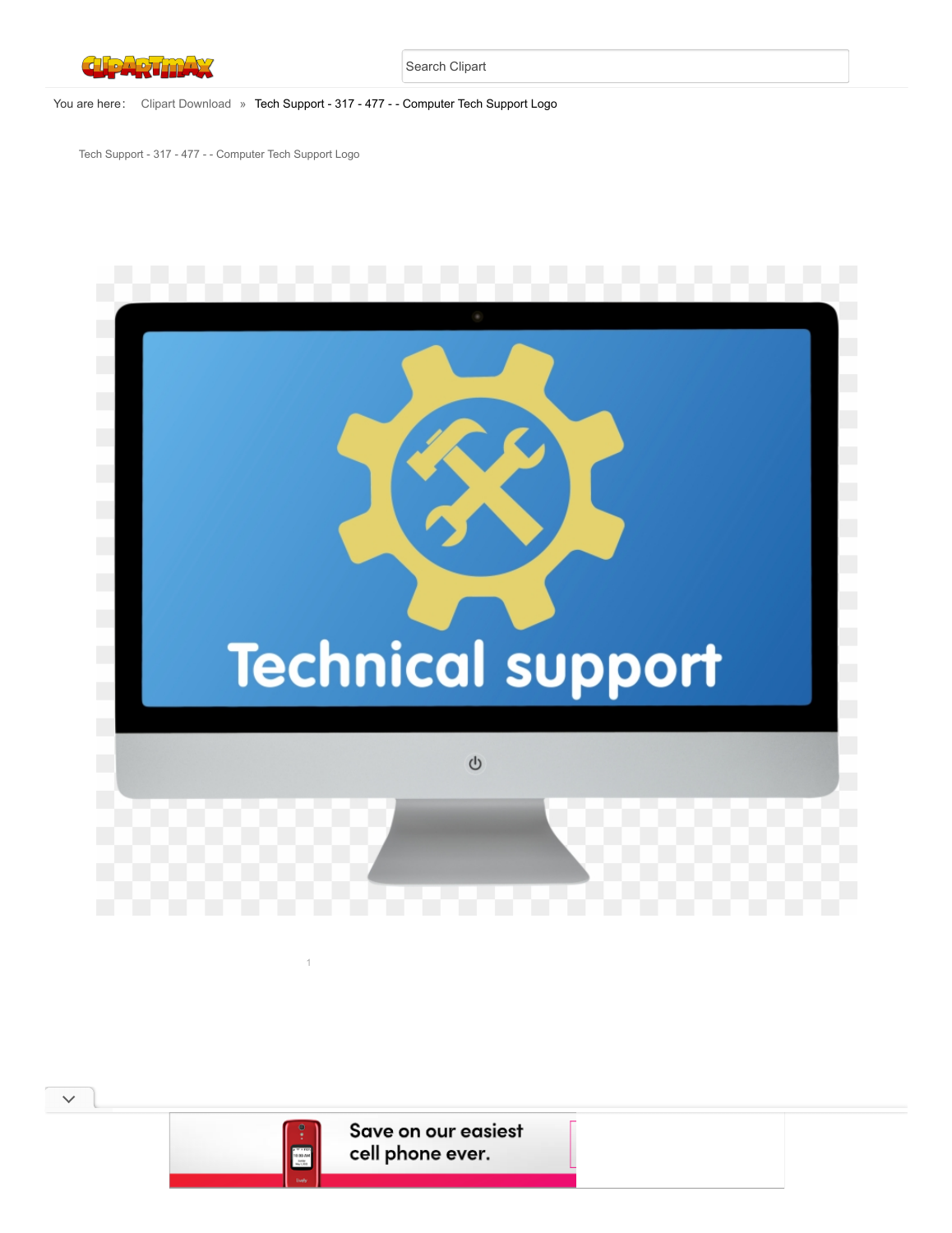

|  | Search Clipart |  |
|--|----------------|--|
|  |                |  |
|  | Learn more     |  |
|  |                |  |
|  | Replay         |  |
|  |                |  |
|  |                |  |
|  |                |  |

Tech Support - 317 - 477 - - Computer Tech Support Logo is one of the clipart about computer support clipart, support clipart, tech clipart. This clipart image is transparent backgroud and PNG format. You can download (5616x3744) Tech Support - 317 - 477 - - Computer Tech Support Logo png clip art for free. It's high quality and easy to use. Also, find more png clipart about technology clipart,banner clipart,laptop clipart. Please remember to share it with your friends if you like.

If you find any inappropriate image content on ClipartMax.com, please [contact us](https://www.clipartmax.com/tocontact/) and we will take appropriate action.

### You're welcome to embed this image in your website/blog!

Text link to this page:

 $\checkmark$ 

```
<a href="https://www.clipartmax.com/middle/m2i8Z5b1K9A0K9N4_tech-support-317-477-computer-tech-support-logo/"
target="_blank">Tech Support - 317 - 477 - - Computer Tech Support Logo @clipartmax.com</a>
```
Small size image for your website/blog:

```
<img src="https://www.clipartmax.com/png/small/114-1142850_tech-support-317-477-computer-tech-support-logo.png"
alt="Tech Support - 317 - 477 - - Computer Tech Support Logo @clipartmax.com">
```
Medium size image for your website/blog:

```
<img src="https://www.clipartmax.com/png/middle/114-1142850_tech-support-317-477-computer-tech-support-logo.png"
alt="Tech Support - 317 - 477 - - Computer Tech Support Logo@clipartmax.com">
```
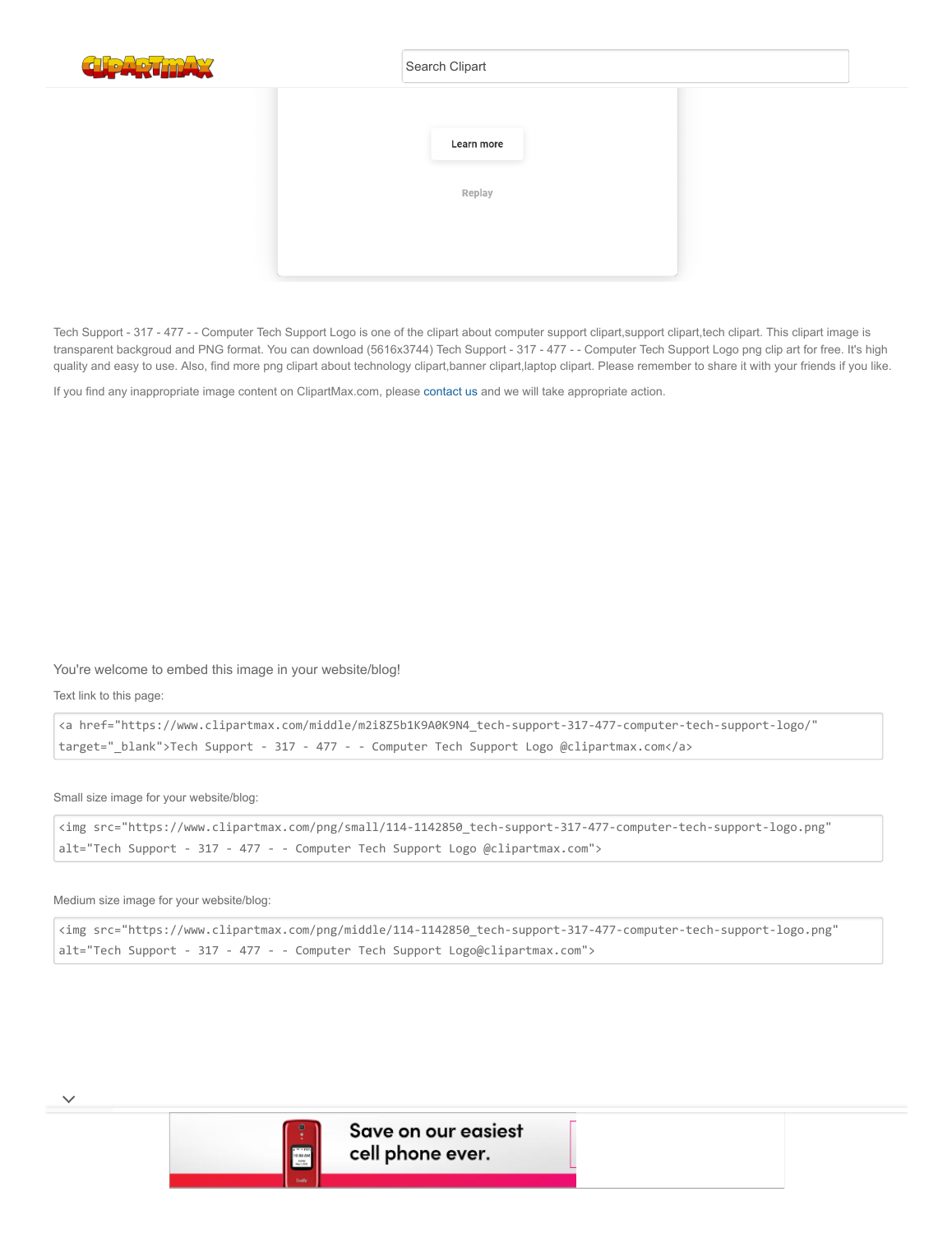

**Download PNG**

No registration required. Unlimited download!

## **[DMCA Report](https://www.clipartmax.com/todmca/)**

Views: 22 Downloads: 5

 $\triangleright\!\!\!\!\!\times$ 

# Repair & Update [Windows](https://www.googleadservices.com/pagead/aclk?sa=L&ai=CEb3nuW46Ytf4FuGJxAPGx4_gDY3FjcFiuq6U5NINwI23ARABIK28rQRgyY6KiYikhBCgAf2Q8_sCyAEBqAMByAPLBKoEqQJP0Kut3p4-xaclPGOM-VMeXZkNitIiUhJc-bUdAIyyBA9ftXjnjsHlpO11u99Qul_lQDkOCp2EPgfRPefrKOPO09290Rxlwa2mtz9JbgO4g6RD_iBr4D6N0FMLcMaxvMA-Sza6eaZ35rcsnmvnlzoV9GezEl_94tCWy6b-4uiZbOYANpiRueMveWhlv2uZtrYJsxqu5bx14qlTndpOR432okGMWs0tbHYs4_o8v8hFfToyROQ08kk7CqNbr9KGiZgRatTFZrGHJnIsEnb_UfqzLJlhmBk_SQVhBw_uzEWoR7CgSMV03Nl8X1tMu6W_HXZihxE7j6P4DBtLHkzlat8hOgjsPBC7efRSnEEazzOpDslTTEsuUlyhS3PEEpzMc4jzxvqRbG835kDABMX9rY20A4AH6-6MhAGoB47OG6gHk9gbqAfulrECqAf-nrECqAeko7ECqAfVyRuoB6a-G6gH89EbqAeW2BuoB6qbsQKoB9-fsQLYBwHSCAcIgGEQARgesQlakYyfNhPTLoAKAZgLAcgLAbgMAdgTAtAVAfgWAYAXAQ&ae=1&num=1&cid=CAASJORolV1KkbVRxo7Xeb4Mx1rsSj3lTFkWl1bRs2rgBLmEZHwEAQ&sig=AOD64_0srY0Vx_gYHWp2_VF2ExIuiB8xaw&client=ca-pub-3342428265858452&nb=0&adurl=https://www.restoro.com/includes/route.php%3Ftracking%3DGDNRes%26banner%3D1%26keyword%3D1%26lpx%3Dlwdu%26dyn_param%3DRepair_and_Update_Windows%26whf%3Dtrue%26banner%3D1609428714%26adgroup%3D117065875141%26keyword%3Drepair%2520windows%26ads_name%3Dwww.clipartmax.com%26gclid%3DEAIaIQobChMIl7mQ4IHb9gIV4QRxCh3G4wPcEAEYASAAEgL8NvD_BwE) Now

For Windows 7/8/10. Save Time  $\&$ [Advanced](https://www.googleadservices.com/pagead/aclk?sa=L&ai=CEb3nuW46Ytf4FuGJxAPGx4_gDY3FjcFiuq6U5NINwI23ARABIK28rQRgyY6KiYikhBCgAf2Q8_sCyAEBqAMByAPLBKoEqQJP0Kut3p4-xaclPGOM-VMeXZkNitIiUhJc-bUdAIyyBA9ftXjnjsHlpO11u99Qul_lQDkOCp2EPgfRPefrKOPO09290Rxlwa2mtz9JbgO4g6RD_iBr4D6N0FMLcMaxvMA-Sza6eaZ35rcsnmvnlzoV9GezEl_94tCWy6b-4uiZbOYANpiRueMveWhlv2uZtrYJsxqu5bx14qlTndpOR432okGMWs0tbHYs4_o8v8hFfToyROQ08kk7CqNbr9KGiZgRatTFZrGHJnIsEnb_UfqzLJlhmBk_SQVhBw_uzEWoR7CgSMV03Nl8X1tMu6W_HXZihxE7j6P4DBtLHkzlat8hOgjsPBC7efRSnEEazzOpDslTTEsuUlyhS3PEEpzMc4jzxvqRbG835kDABMX9rY20A4AH6-6MhAGoB47OG6gHk9gbqAfulrECqAf-nrECqAeko7ECqAfVyRuoB6a-G6gH89EbqAeW2BuoB6qbsQKoB9-fsQLYBwHSCAcIgGEQARgesQlakYyfNhPTLoAKAZgLAcgLAbgMAdgTAtAVAfgWAYAXAQ&ae=1&num=1&cid=CAASJORolV1KkbVRxo7Xeb4Mx1rsSj3lTFkWl1bRs2rgBLmEZHwEAQ&sig=AOD64_0srY0Vx_gYHWp2_VF2ExIuiB8xaw&client=ca-pub-3342428265858452&nb=7&adurl=https://www.restoro.com/includes/route.php%3Ftracking%3DGDNRes%26banner%3D1%26keyword%3D1%26lpx%3Dlwdu%26dyn_param%3DRepair_and_Update_Windows%26whf%3Dtrue%26banner%3D1609428714%26adgroup%3D117065875141%26keyword%3Drepair%2520windows%26ads_name%3Dwww.clipartmax.com%26gclid%3DEAIaIQobChMIl7mQ4IHb9gIV4QRxCh3G4wPcEAEYASAAEgL8NvD_BwE) Windows Repair Tool. Download Now.

[restoro.com](https://www.googleadservices.com/pagead/aclk?sa=L&ai=CEb3nuW46Ytf4FuGJxAPGx4_gDY3FjcFiuq6U5NINwI23ARABIK28rQRgyY6KiYikhBCgAf2Q8_sCyAEBqAMByAPLBKoEqQJP0Kut3p4-xaclPGOM-VMeXZkNitIiUhJc-bUdAIyyBA9ftXjnjsHlpO11u99Qul_lQDkOCp2EPgfRPefrKOPO09290Rxlwa2mtz9JbgO4g6RD_iBr4D6N0FMLcMaxvMA-Sza6eaZ35rcsnmvnlzoV9GezEl_94tCWy6b-4uiZbOYANpiRueMveWhlv2uZtrYJsxqu5bx14qlTndpOR432okGMWs0tbHYs4_o8v8hFfToyROQ08kk7CqNbr9KGiZgRatTFZrGHJnIsEnb_UfqzLJlhmBk_SQVhBw_uzEWoR7CgSMV03Nl8X1tMu6W_HXZihxE7j6P4DBtLHkzlat8hOgjsPBC7efRSnEEazzOpDslTTEsuUlyhS3PEEpzMc4jzxvqRbG835kDABMX9rY20A4AH6-6MhAGoB47OG6gHk9gbqAfulrECqAf-nrECqAeko7ECqAfVyRuoB6a-G6gH89EbqAeW2BuoB6qbsQKoB9-fsQLYBwHSCAcIgGEQARgesQlakYyfNhPTLoAKAZgLAcgLAbgMAdgTAtAVAfgWAYAXAQ&ae=1&num=1&cid=CAASJORolV1KkbVRxo7Xeb4Mx1rsSj3lTFkWl1bRs2rgBLmEZHwEAQ&sig=AOD64_0srY0Vx_gYHWp2_VF2ExIuiB8xaw&client=ca-pub-3342428265858452&nb=1&adurl=https://www.restoro.com/includes/route.php%3Ftracking%3DGDNRes%26banner%3D1%26keyword%3D1%26lpx%3Dlwdu%26dyn_param%3DRepair_and_Update_Windows%26whf%3Dtrue%26banner%3D1609428714%26adgroup%3D117065875141%26keyword%3Drepair%2520windows%26ads_name%3Dwww.clipartmax.com%26gclid%3DEAIaIQobChMIl7mQ4IHb9gIV4QRxCh3G4wPcEAEYASAAEgL8NvD_BwE)

[Download](https://www.googleadservices.com/pagead/aclk?sa=L&ai=CEb3nuW46Ytf4FuGJxAPGx4_gDY3FjcFiuq6U5NINwI23ARABIK28rQRgyY6KiYikhBCgAf2Q8_sCyAEBqAMByAPLBKoEqQJP0Kut3p4-xaclPGOM-VMeXZkNitIiUhJc-bUdAIyyBA9ftXjnjsHlpO11u99Qul_lQDkOCp2EPgfRPefrKOPO09290Rxlwa2mtz9JbgO4g6RD_iBr4D6N0FMLcMaxvMA-Sza6eaZ35rcsnmvnlzoV9GezEl_94tCWy6b-4uiZbOYANpiRueMveWhlv2uZtrYJsxqu5bx14qlTndpOR432okGMWs0tbHYs4_o8v8hFfToyROQ08kk7CqNbr9KGiZgRatTFZrGHJnIsEnb_UfqzLJlhmBk_SQVhBw_uzEWoR7CgSMV03Nl8X1tMu6W_HXZihxE7j6P4DBtLHkzlat8hOgjsPBC7efRSnEEazzOpDslTTEsuUlyhS3PEEpzMc4jzxvqRbG835kDABMX9rY20A4AH6-6MhAGoB47OG6gHk9gbqAfulrECqAf-nrECqAeko7ECqAfVyRuoB6a-G6gH89EbqAeW2BuoB6qbsQKoB9-fsQLYBwHSCAcIgGEQARgesQlakYyfNhPTLoAKAZgLAcgLAbgMAdgTAtAVAfgWAYAXAQ&ae=1&num=1&cid=CAASJORolV1KkbVRxo7Xeb4Mx1rsSj3lTFkWl1bRs2rgBLmEZHwEAQ&sig=AOD64_0srY0Vx_gYHWp2_VF2ExIuiB8xaw&client=ca-pub-3342428265858452&nb=8&adurl=https://www.restoro.com/includes/route.php%3Ftracking%3DGDNRes%26banner%3D1%26keyword%3D1%26lpx%3Dlwdu%26dyn_param%3DRepair_and_Update_Windows%26whf%3Dtrue%26banner%3D1609428714%26adgroup%3D117065875141%26keyword%3Drepair%2520windows%26ads_name%3Dwww.clipartmax.com%26gclid%3DEAIaIQobChMIl7mQ4IHb9gIV4QRxCh3G4wPcEAEYASAAEgL8NvD_BwE)

**Resolution** : 5616x3744

**Name:** Tech Support - 317 - 477 - -

Computer Tech Support Logo

**License:** Personal Use

**File Format:** PNG

**PNG Size:** 2674 KB

[-30%](https://www.googleadservices.com/pagead/aclk?sa=L&ai=Cj-9MuW46YpeINp35zLUP_LKzuALcnYeeaLzB-KGbC_DohuisHRABIK28rQRgyY6KiYikhBCgAabqoL0CyAEJqAMByAPLBKoErAJP0D92e1qu2pOobJaarDuPRjz7e6ujG7llubc4JDD3y4J0fXQ-wO-6SfheiebnSikw-A7UDvP853xhK1TAT0qwMS_DZgwEzLRVqKCMUdImWi08HO45HL5m9MYGTxOqNJI968JuswGg443aXd9MHuomN82zSn82Gtaecm0Pj8MXmbfdxfFGuLt4ANAVeKzO7fcgBPa3B8YCL1nZ4um70tJccYmpV7vp1N2d69P4v4KahuFXHBTO0KWO2G9rBKimKB-wwqJFXMn3jAd0GJ2WaLst-hL3XwuLBcrOGmOlECO-SLx0_M5GzQ2OHT7YXcAK3Wb9iGlug9MY0K39ulyKbOjH8DVu4w840CW7oItuTSfGaQDSDabnDOVA__KtIqpJ-bkiY-Va2p5opjKVAqrABKz41rSRA_oFBgglEAEYAKAGLoAHwpXfwgGoB47OG6gHk9gbqAfulrECqAf-nrECqAeko7ECqAemvhuoB_PRG6gHltgbqAeqm7ECqAffn7EC2AcAwAgB0ggHCIBhEAEYHoAKAZALA5gLAcgLAYAMAbgMAdgTDYgUBtAVAZgWAfgWAYAXAQ&ae=1&num=1&cid=CAASJORoP_ylL_cRfLVWQSiiZpDVjcVhEtLK_XM1Psa90XFijrK_-w&sig=AOD64_1KqJNKmfISK7smfMLLJZq_DsOZtA&client=ca-pub-3342428265858452&nb=9&adurl=https://www.aerogarden.com/catalog/product/view/id/975/s/aerogarden-seed-starting-system-for-2019-bounty-models/%3Futm_source%3Dgoogle%26utm_medium%3Ddisplay%26utm_campaign%3Dretargeting%26gclid%3DEAIaIQobChMI18iv4IHb9gIVnTyzAB182QwnEAEYASABEgLrVfD_BwE) [-30%](https://www.googleadservices.com/pagead/aclk?sa=L&ai=CIRsMuW46YpeINp35zLUP_LKzuALcnYeeaLzB-KGbC_DohuisHRABIK28rQRgyY6KiYikhBCgAabqoL0CyAEJqAMByAPLBKoErAJP0D92e1qu2pOobJaarDuPRjz7e6ujG7llubc4JDD3y4J0fXQ-wO-6SfheiebnSikw-A7UDvP853xhK1TAT0qwMS_DZgwEzLRVqKCMUdImWi08HO45HL5m9MYGTxOqNJI968JuswGg443aXd9MHuomN82zSn82Gtaecm0Pj8MXmbfdxfFGuLt4ANAVeKzO7fcgBPa3B8YCL1nZ4um70tJccYmpV7vp1N2d69P4v4KahuFXHBTO0KWO2G9rBKimKB-wwqJFXMn3jAd0GJ2WaLst-hL3XwuLBcrOGmOlECO-SLx0_M5GzQ2OHT7YXcAK3Wb9iGlug9MY0K39ulyKbOjH8DVu4w840CW7oItuTSfGaQDSDabnDOVA__KtIqpJ-bkiY-Va2p5opjKVAqrABKz41rSRA_oFBgglEAEYAaAGLoAHwpXfwgGoB47OG6gHk9gbqAfulrECqAf-nrECqAeko7ECqAemvhuoB_PRG6gHltgbqAeqm7ECqAffn7EC2AcAwAgC0ggHCIBhEAEYHoAKAZALA5gLAcgLAYAMAbgMAdgTDYgUBtAVAZgWAfgWAYAXAQ&ae=1&num=1&cid=CAASJORoP_ylL_cRfLVWQSiiZpDVjcVhEtLK_XM1Psa90XFijrK_-w&sig=AOD64_1vvDtWHm_422x1HKCwQKCywMm8Hw&client=ca-pub-3342428265858452&nb=9&adurl=https://www.aerogarden.com/catalog/product/view/id/576/s/grow-anything-seed-pod-kit-6-pod/%3Futm_source%3Dgoogle%26utm_medium%3Ddisplay%26utm_campaign%3Dretargeting%26gclid%3DEAIaIQobChMI18iv4IHb9gIVnTyzAB182QwnEAEYASACEgIb4PD_BwE) [-30%](https://www.googleadservices.com/pagead/aclk?sa=L&ai=Cou7AuW46YpeINp35zLUP_LKzuALcnYeeaLzB-KGbC_DohuisHRABIK28rQRgyY6KiYikhBCgAabqoL0CyAEJqAMByAPLBKoErAJP0D92e1qu2pOobJaarDuPRjz7e6ujG7llubc4JDD3y4J0fXQ-wO-6SfheiebnSikw-A7UDvP853xhK1TAT0qwMS_DZgwEzLRVqKCMUdImWi08HO45HL5m9MYGTxOqNJI968JuswGg443aXd9MHuomN82zSn82Gtaecm0Pj8MXmbfdxfFGuLt4ANAVeKzO7fcgBPa3B8YCL1nZ4um70tJccYmpV7vp1N2d69P4v4KahuFXHBTO0KWO2G9rBKimKB-wwqJFXMn3jAd0GJ2WaLst-hL3XwuLBcrOGmOlECO-SLx0_M5GzQ2OHT7YXcAK3Wb9iGlug9MY0K39ulyKbOjH8DVu4w840CW7oItuTSfGaQDSDabnDOVA__KtIqpJ-bkiY-Va2p5opjKVAqrABKz41rSRA_oFBgglEAEYAqAGLoAHwpXfwgGoB47OG6gHk9gbqAfulrECqAf-nrECqAeko7ECqAemvhuoB_PRG6gHltgbqAeqm7ECqAffn7EC2AcAwAgD0ggHCIBhEAEYHoAKAZALA5gLAcgLAYAMAbgMAdgTDYgUBtAVAZgWAfgWAYAXAQ&ae=1&num=1&cid=CAASJORoP_ylL_cRfLVWQSiiZpDVjcVhEtLK_XM1Psa90XFijrK_-w&sig=AOD64_2A9Vrh9lSDJlwyMAqQPHNXHCviIA&client=ca-pub-3342428265858452&nb=9&adurl=https://www.aerogarden.com/catalog/product/view/id/1003/s/custom-herb-seed-pod-kit-3-pod/%3Futm_source%3Dgoogle%26utm_medium%3Ddisplay%26utm_campaign%3Dretargeting%26gclid%3DEAIaIQobChMI18iv4IHb9gIVnTyzAB182QwnEAEYASADEgLqLvD_BwE) [-30%](https://www.googleadservices.com/pagead/aclk?sa=L&ai=CZxWbuW46YpeINp35zLUP_LKzuALcnYeeaLzB-KGbC_DohuisHRABIK28rQRgyY6KiYikhBCgAabqoL0CyAEJqAMByAPLBKoErAJP0D92e1qu2pOobJaarDuPRjz7e6ujG7llubc4JDD3y4J0fXQ-wO-6SfheiebnSikw-A7UDvP853xhK1TAT0qwMS_DZgwEzLRVqKCMUdImWi08HO45HL5m9MYGTxOqNJI968JuswGg443aXd9MHuomN82zSn82Gtaecm0Pj8MXmbfdxfFGuLt4ANAVeKzO7fcgBPa3B8YCL1nZ4um70tJccYmpV7vp1N2d69P4v4KahuFXHBTO0KWO2G9rBKimKB-wwqJFXMn3jAd0GJ2WaLst-hL3XwuLBcrOGmOlECO-SLx0_M5GzQ2OHT7YXcAK3Wb9iGlug9MY0K39ulyKbOjH8DVu4w840CW7oItuTSfGaQDSDabnDOVA__KtIqpJ-bkiY-Va2p5opjKVAqrABKz41rSRA_oFBgglEAEYA6AGLoAHwpXfwgGoB47OG6gHk9gbqAfulrECqAf-nrECqAeko7ECqAemvhuoB_PRG6gHltgbqAeqm7ECqAffn7EC2AcAwAgE0ggHCIBhEAEYHoAKAZALA5gLAcgLAYAMAbgMAdgTDYgUBtAVAZgWAfgWAYAXAQ&ae=1&num=1&cid=CAASJORoP_ylL_cRfLVWQSiiZpDVjcVhEtLK_XM1Psa90XFijrK_-w&sig=AOD64_2drccuLFCkPHbw3wGrU89sU_lm9A&client=ca-pub-3342428265858452&nb=9&adurl=https://www.aerogarden.com/catalog/product/view/id/364/s/lots-of-lavender-seed-pod-kit-3-pod/%3Futm_source%3Dgoogle%26utm_medium%3Ddisplay%26utm_campaign%3Dretargeting%26gclid%3DEAIaIQobChMI18iv4IHb9gIVnTyzAB182QwnEAEYASAEEgIlpvD_BwE)



 $\checkmark$ 

Save on our easiest cell phone ever.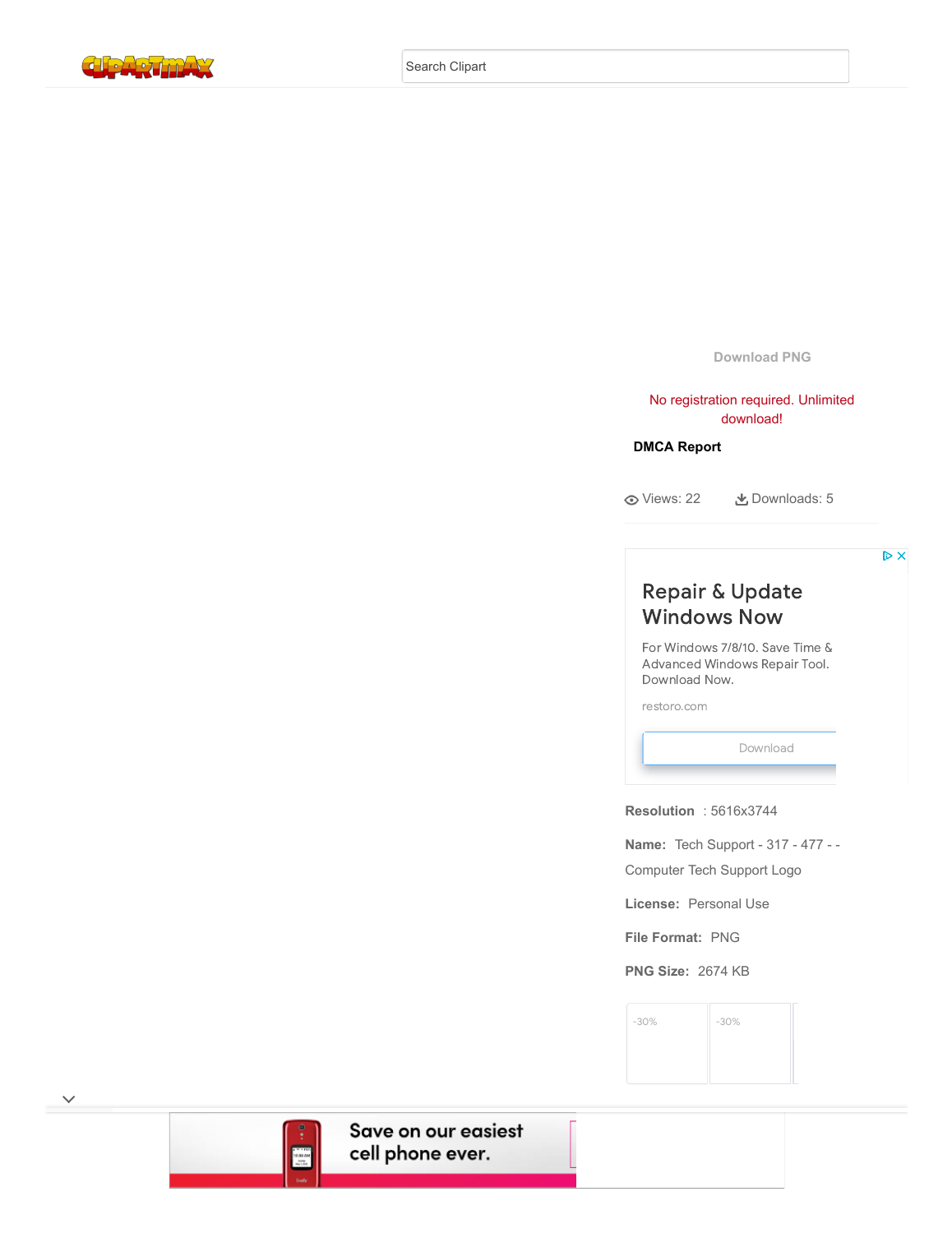



# You may also like:

 $\checkmark$ 

[Tech Support Clipart](https://www.clipartmax.com/so/tech-support-clipart/) | [Texas Tech Logo Clip Art](https://www.clipartmax.com/so/texas-tech-logo-clip-art/) | [Computer Tech Clip Art](https://www.clipartmax.com/so/computer-tech-clip-art/)



Save on our easiest cell phone ever.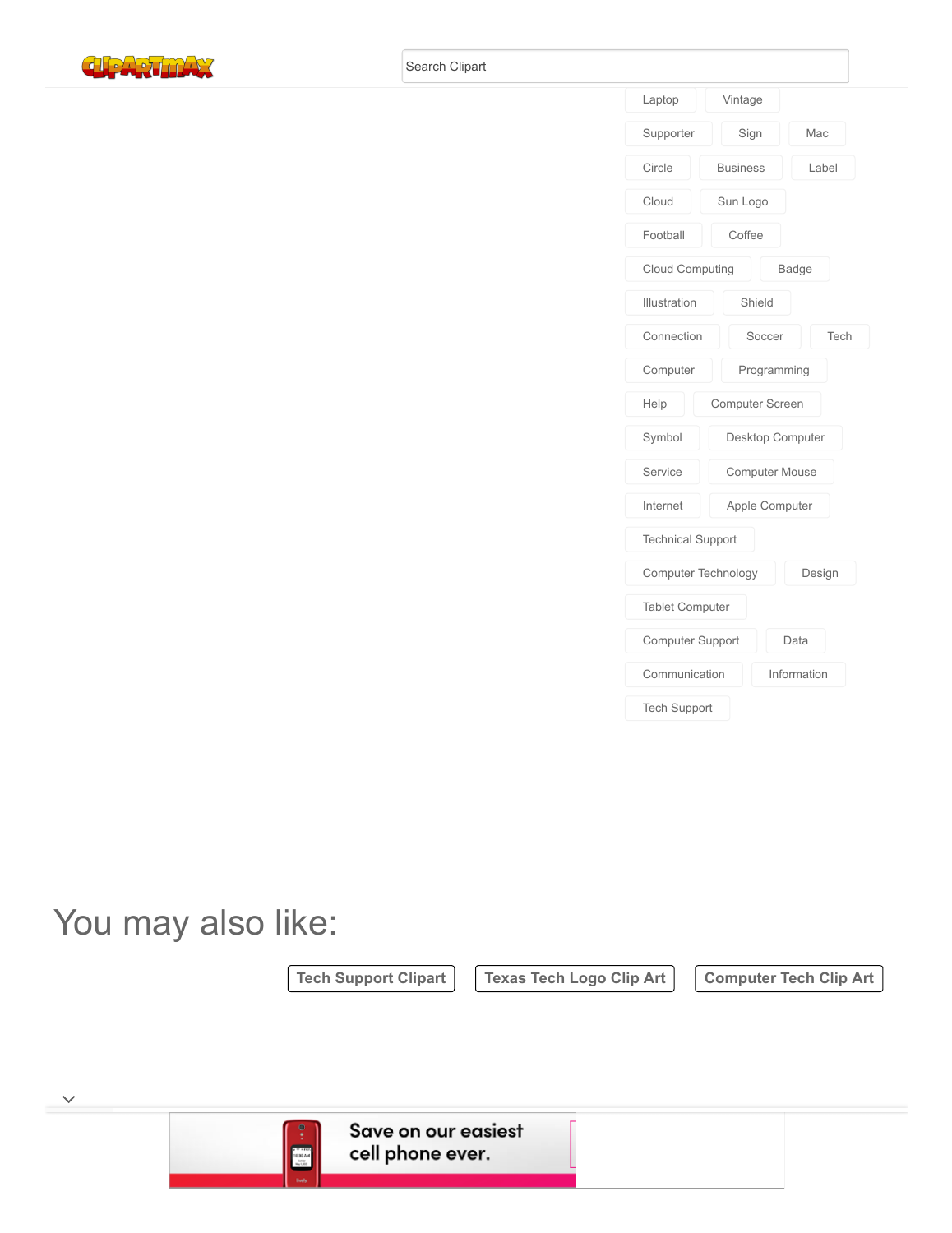

| $\overline{a}$ |  |  |
|----------------|--|--|
|                |  |  |
|                |  |  |
|                |  |  |
|                |  |  |

| Tech Support - 317 - 477 - - Computer Tech Support |        | Every Time When You Call Them And Ask For Technical - Tech Support Logo |        |  |
|----------------------------------------------------|--------|-------------------------------------------------------------------------|--------|--|
| Logo                                               |        | Png                                                                     |        |  |
| 5616*3744                                          | ⊙ 6 出1 | 633*485                                                                 | ⊙ 7 出1 |  |

|         |        | Contact Us - Tech Support Logo Png Quickbooks Technical Support - Tech Support Logo<br>Pna |         | Xper2go - Computer Tech Support Png |        |
|---------|--------|--------------------------------------------------------------------------------------------|---------|-------------------------------------|--------|
| 636*277 | ⊙ 5 出1 | 483*410                                                                                    | ⊙ 10 出1 | 500*500                             | ⊙ 6 出2 |

|           |                          |         |                          | Microsoft Office 365 Venta - Office 365 Tech<br>Support |          |
|-----------|--------------------------|---------|--------------------------|---------------------------------------------------------|----------|
| 1024*1024 | $\bigcirc$ 9 $\forall$ 2 | 736*750 | $\odot$ 5 $\cancel{0.2}$ | 567*400                                                 | ⊙ 5 .V.1 |



 $\checkmark$ 

9 3 1000 The Contract of the Contract of the Contract of the Contract of the Contract of the Contract of the Co

Technical Support - Technical Support Tech Support

Icon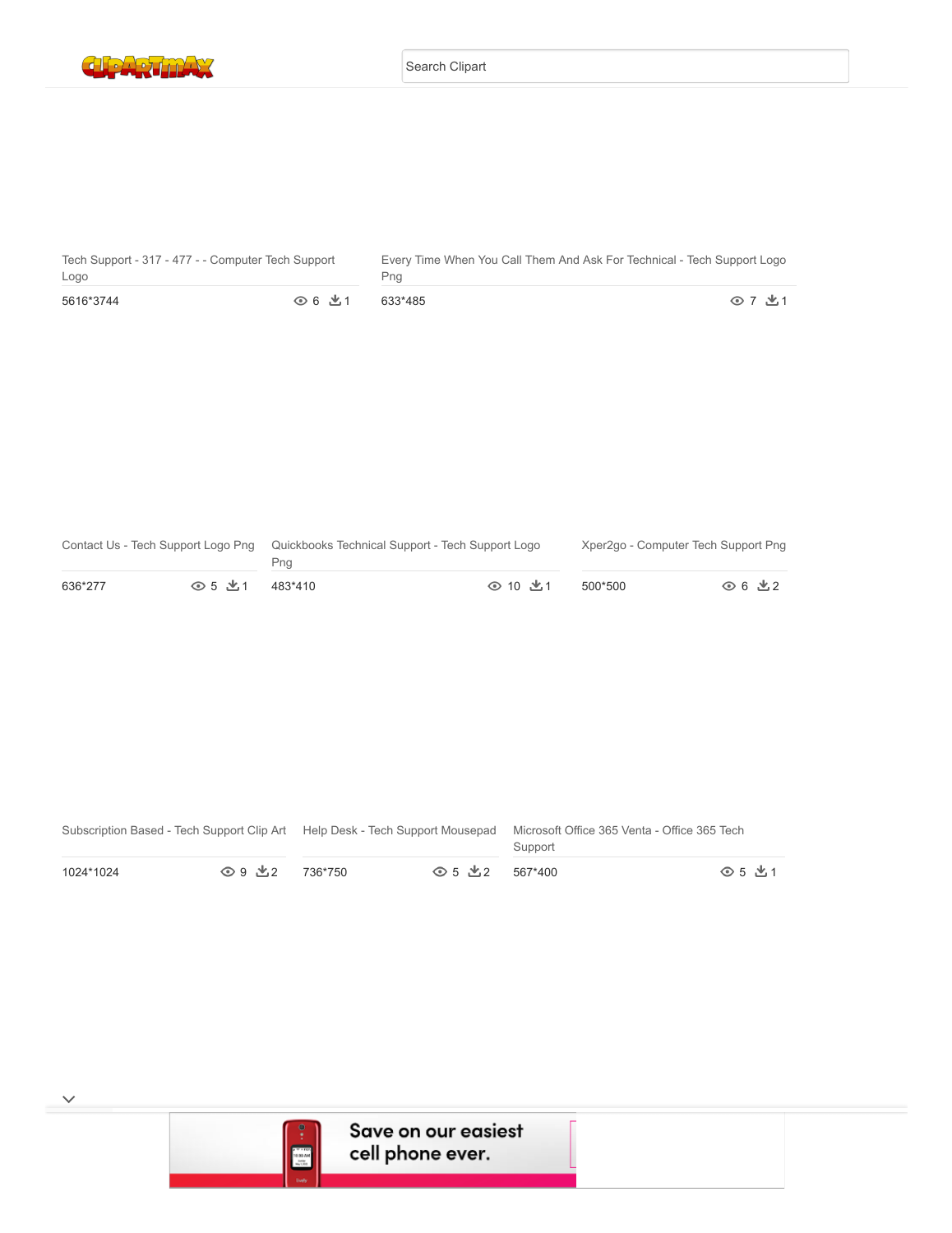

| $\overline{a}$ |  | $\overline{a}$ |
|----------------|--|----------------|
|                |  |                |
|                |  |                |
|                |  |                |
|                |  |                |

| Basic Tech Support Knowledge - Tech Support Model |        | Customer Care & Technical Support - Tech Support Icon |          |  |
|---------------------------------------------------|--------|-------------------------------------------------------|----------|--|
| Diagram                                           |        | Pna                                                   |          |  |
| 758*651                                           | ⊙ 5 出1 | 1000*1000                                             | ⊙ 12 出 6 |  |

| Commercial Capital Funding Solutions - Tech Support Girls<br>Png |        | Tech Support Png        | Good Customer Service - Tech Support Pic<br>Animated |        |
|------------------------------------------------------------------|--------|-------------------------|------------------------------------------------------|--------|
| 847*603                                                          | ⊙ 5 出1 | 800*800 ⊙ 6 出 2 540*327 |                                                      | ⊙ 9 出4 |

| Full Sun To Partial Shade Plant Size - Tech Support Icon |          |         | Tech Support Logo - Technical Support |
|----------------------------------------------------------|----------|---------|---------------------------------------|
| Png<br>1667*1667                                         | ⊙ 1 .* 1 | 512*512 | ⊙8 ±2                                 |



 $\checkmark$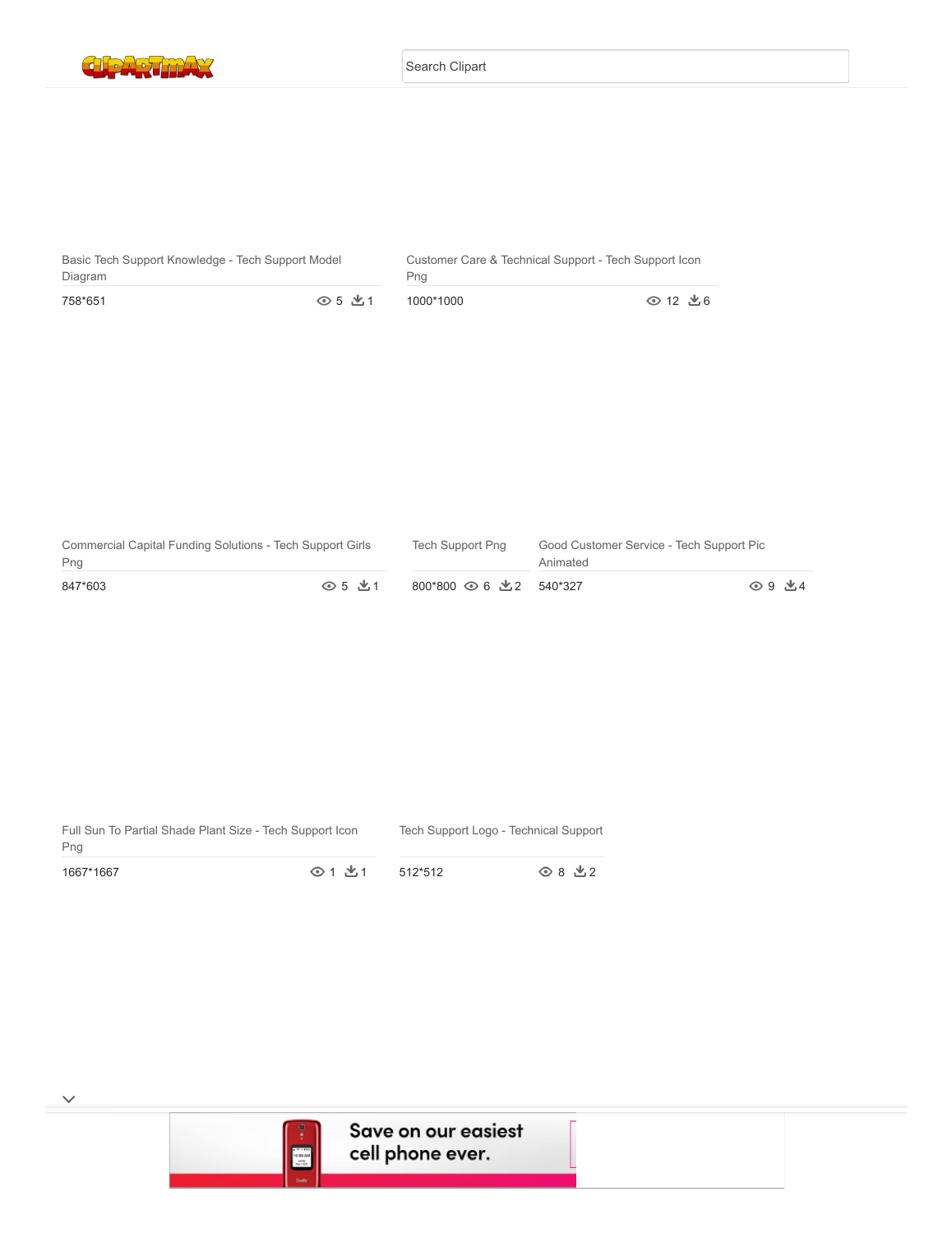Search Clipart



| Computer Help, Windows 8, Upgrades And Tech Support - Knowledge Base In<br>Computer |                   | Tech's Support Community - T Logo<br>Desian |       |
|-------------------------------------------------------------------------------------|-------------------|---------------------------------------------|-------|
| 800*602                                                                             | $\odot$ 9 $\pm$ 3 | 1000*1000                                   | ⊙4 出1 |
|                                                                                     |                   |                                             |       |

| Online Computer Tech Support - Computer Sales And |                      | Unlimited Free Tech Support With Xo Water - Technical |        |  |
|---------------------------------------------------|----------------------|-------------------------------------------------------|--------|--|
| Services                                          |                      | Support                                               |        |  |
| 470*304                                           | $\odot$ 5 $\prime$ 1 | 350*350                                               | ⊙ 6 出1 |  |

Malibu Tech Support Pc And Mac Solutions Icon - Technical Support Transparent Icon

Technical Support Customer Service Telstra Media Call - Technical Support

A Guide To Outsourcing Customer Support - Tech Help Desk

Tech Support 24/7 - Technical Support

512\*512

 $\checkmark$ 

 $0$  16  $\pm$  8 504\*264

⊙ 5 ±1

ne ever.